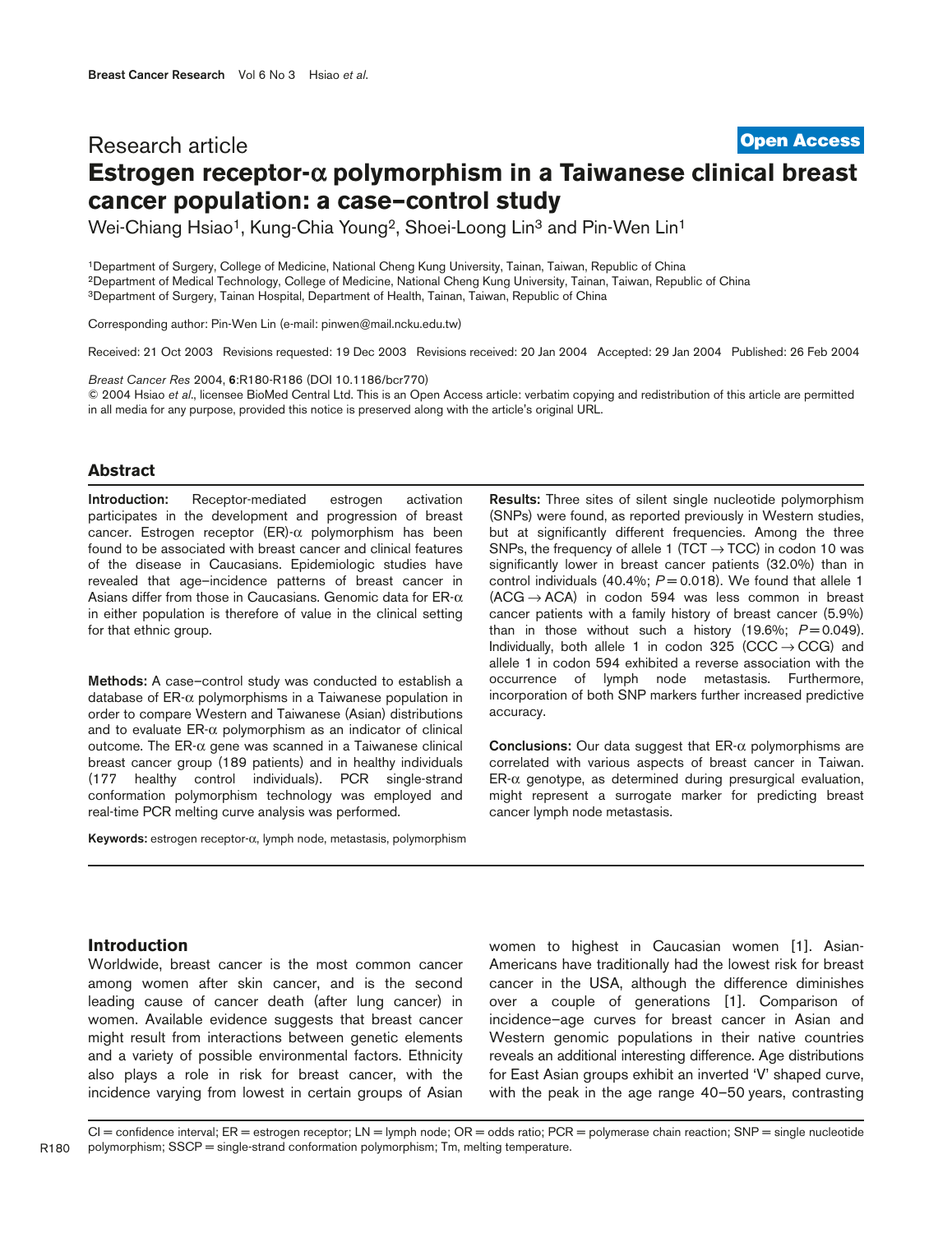Breast cancer incidence has increased threefold in Taiwan since 1980 (Annual Report of Cancer Incidence, 1970–1996, Department of Health, Taiwan) [2], leading to the current focus on elucidating risk factors in this area. Thus, in Taiwan special interest has focused on local verses global breast cancer presentation and risk factors because of the following factors: the Asian incidence peak in middle age [3,4]; and the distinctive clinical features of breast cancer patients at younger age in Taiwan, including poor prognosis and weak association of standard pathological factors (e.g. tumor grade, tumor and cell morphology) with disease outcome [5].

It is known that breast cancer typically arises in luminal epithelial cells of the mammary gland [6,7]. These cells contain estrogen receptors (ERs), which respond to ovarian estrogen in normal mammary gland development. How estrogens stimulate cell growth is not fully understood, but it is known that estrogen activation of ER results in transcription of various genes that are involved in cellular proliferation. It has been shown that exposure to estrogen correlates with risk for breast cancer, with the risk increasing with duration of exposure [8]. It has been found that ERs are variably present in breast tumors, and that patients expressing ERs are more responsive to hormone treatment [9], making immunohistological assay of ER expression in tumor tissue a widely applied clinical technique. ER-α, which is expressed in luminal epitheliumderived normal or cancerous cells but not in any of the other stromal cell types within the human breast [10], has been proposed to participate in breast carcinogenesis.

Mutation and polymorphism of cancer-associated genes have been found to predict tumor formation and prognosis. The human ER- $\alpha$  gene exhibits low mutational frequency in breast cancer tissue [11]. However, ER-α allelic variants have been associated with breast cancer risk [12–14] in Caucasians, as have certain clinical features including presence of a family history [11] and lymph node (LN) metastasis [14], although no such association was noted in one study [15]. At present the literature contains little information regarding  $ER-\alpha$  gene expression, mutational frequency, and allelic variants in breast cancer among Asians, especially those who reside in their native country. Thus, the present study examined  $ER-\alpha$  polymorphism in a Taiwanese clinical group of breast cancer patients in order to establish a genetic polymorphism database for the ER-α encoding region of the Taiwanese Asian genome, to compare this distribution with that reported for Western study groups, and to test for any correlation between ER-α polymorphism and various clinically observable features of breast cancer in Taiwanese women.

# **Methods**

# **Study population**

In the present case–control study, data for female breast cancer patients and control individuals over the period from 2000 to 2002 were evaluated. The breast cancer patients  $(n = 189; \text{ median age } 46.0 \pm 10.7 \text{ years}, \text{ range}$ 34–85 years) were diagnosed at the Department of General Surgery, National Cheng Kung University Hospital and Tainan Hospital, Tainan, Taiwan. The diagnosis was confirmed by histologic examination of mammectomy specimens. The control group  $(n = 177)$ ; median age 43.0 ± 8.8 years, range 19–69 years) included healthy women with no history of any type of cancer or any relatives with a history of breast cancer. An ongoing protocol to collect and store blood samples for future genomic tests had been approved by the institutional review board, and all patients provided written informed consent to participate in that protocol before entering into the present study.

Peripheral whole blood was collected and kept in storage at –70°C until genotyping analysis. Individuals with at least one first-degree or second-degree female relative affected by breast cancer were considered to have a family history. This information was obtained by interview with patients and family members. The clinical characteristics of the 189 breast cancer patients are shown in Table 1.

# **Screening for estrogen receptor-**α **variants by single strand conformation polymorphism analysis**

In order to identify any mutation or variant sites in the Taiwanese population, our strategy was to screen initial samples for the entire coding region of  $ER-\alpha$  using the PCR single-strand conformation polymorphism (SSCP) method. A total of 30 breast cancer patients were screened at this stage and compared with control individuals in order to identify disease-associated variants/ mutations. Genomic DNA was extracted from purified white blood cells using a Puregene DNA Isolation Kit (Gentra Systems, Minneapolis, MN, USA) in accordance with the manufacturer's instructions. Genomic DNA (50 ng) was used for each run of PCR-based genotyping. Exons 1–8 of the ER- $\alpha$  gene were amplified by PCR methods, using 10 sets of primers according to the oligonucleotide sequences in 11. Optimal electrophoretic separation for SSCP was conducted in 10% polyacrylamide gel in buffer (90 mmol/l Tris-borate and 2 mmol/l EDTA) at 256 V for 2.6 hours at 4°C. After electrophoresis, the bands on gel were visualized using 3% silver nitrate stain. PCR samples exhibiting varying band shifting patterns were further purified using a High Pure PCR

R181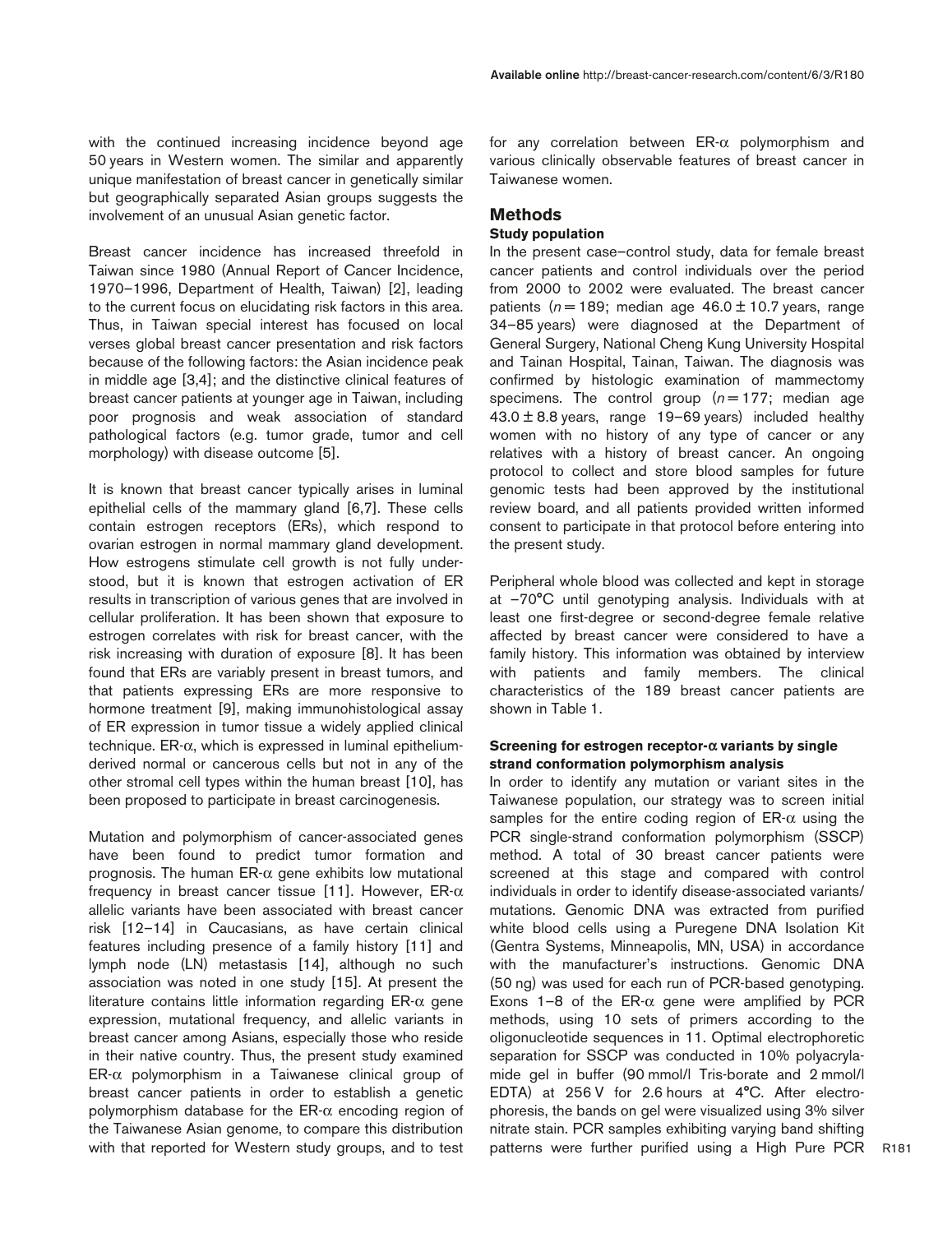**Table 1**

#### **Clinical characteristics of the 189 breast cancer patients in the study**

| Characteristic                                                | Proportion     |
|---------------------------------------------------------------|----------------|
| Tumor type<br>Infiltrating ductal carcinoma<br>Others         | 86.7%<br>13.3% |
| Age of onset (years)<br>$<$ 40<br>>40                         | 20.1%<br>79.9% |
| <b>Familial history</b><br>Negative<br>Positive               | 90.6%<br>9.4%  |
| Tumour size<br>$<$ 5 cm<br>$\geq 5$ cm                        | 87.5%<br>12.5% |
| LN metastasis<br>Absent<br>Present                            | 59.0%<br>41.0% |
| ER expression in breast cancer tissue<br>Negative<br>Positive | 31.7%<br>68.3% |

ER, estrogen receptor; LN, lymph node.

Product Purification kit (Boehringer–Mannheim, Mannheim, Germany) and directly sequenced using a cycle sequencing protocol to determine precise variant sites.

## **Genotyping by LightCycler® real-time PCR assay**

Based on the initial screening results, three sets of primers and probes were subsequently designed to determine frequency variation by real-time PCR combined with melting curve analysis using the LightCycler<sup>®</sup> system (Roche Diagnostics, Basel, Switzerland). PCR was performed using 2 µl LightCycler® FastStart Enzyme mixture (LightCycler®-DNA Master Hybridization Probes Kit) with 3 mmol/l  $MgCl<sub>2</sub>$  and 0.5  $\mu$ mol/l each of sense and antisense primers. For genotype detection, 3 pmol of each hybridization probe was added to the reaction mixture. Each hybridization probe pair consisted of two oligonucleotides: the sensor probe, labelled at the 3′ end with LightCycler<sup>®</sup> LC Red 640 as an acceptor flourophore; and the anchor probe, labelled at the 5′ end with fluorescein as a donor. The amplitude of the emitted fluorescence of the acceptor fluorophore from the LC Red 640 probes was recorded. The position and sequences of the primers and hybridization probes are listed in Table 2. PCR was performed for 40 cycles of 5 seconds at 95°C, 15 seconds at 55°C and 15 seconds at 72°C. After the final cycle, melting temperature (Tm) analysis of all samples and controls was performed over the range 37–77°C. Genotypes were determined by amplicon Tm (Table 2).

#### **Statistical analysis**

 $\gamma^2$  testing was employed to assess the influence of polymorphism status on features of breast cancer. Odds ratios (ORs) with 95% confidence intervals (CIs) were calculated using unconditional logistic regression. Statistical analysis was performed using SPSS software (version 9.0 for Windows; SPSS Inc., Cary, NC, USA).

# **Results**

The encoding region of the  $ER-\alpha$  gene of an initial 30 randomly selected breast cancer patients was screened for mutation or variant sites by PCR-SSCP and DNA sequencing. This stage of testing revealed no novel mutations but it did reveal the presence, in the Taiwanese population studied, of three silent single nucleotide polymorphisms (SNPs) that have previously been reported in Western study groups. Specifically, these SNPs are as follows: codon 10 (TCT  $\rightarrow$  TCC), codon 325  $(CCC \rightarrow CCG)$  and codon 594 (ACG  $\rightarrow$  ACA). Then, with primers constructed using data from this initial screening (thus recognizing only these three SNPs), the remainder of the patient and control groups were analyzed with respect to the distribution of these three SNPs by real-time PCR coupled with melting curve analysis. Tm values were used to indicate specific allele types. In total, 189 patients with breast cancer and 177 healthy control individuals were examined. The observed numbers of individuals with different genotypes showed that all three SNPs fitted the Hardy–Weinberg equilibrium for both control and patient groups ( $P > 0.05$ ).

Table 3 presents the genotypic and allelic frequencies within the Taiwanese group studied, indicating the following: the frequency of allele 1 in codon 10 is significantly less in cancer patients (32.0%) than in control individuals  $(40.4\%; P=0.018)$ ; the frequency of allele 1 in codon 325 is lower in cancer patients (52.1%) than in control individuals (58.2%), although the difference was not statistically significant  $(P = 0.099)$ ; and the frequency of allele 1 in codon 594 is lower in cancer patients with a family history (5.9%) than in those without a family history  $(19.6\%)$  – a difference of 14% ( $P = 0.049$ ).

 $ER-\alpha$  genotypes were compared with selected clinical breast cancer features, including age at onset, tumor size, and LN metastasis. The only significant correlation was found for LN metastasis, as indicated by the ORs presented in Table 4. Genotype frequencies exhibited different distributions in the presence and absence of LN metastasis, with statistical significance for codon 325 (*P* = 0.013); statistical significance was almost achieved for codon 594  $(P=0.062)$ . The estimated risk was threefold lower for individuals who were 11 homozygotic in codon 325 (OR 0.3, 95% CI 0.11–0.82) or twofold lower for those who were 01 heterozygotic in codon 594 (OR 0.5, 95% CI 0.22–0.98) than for the corresponding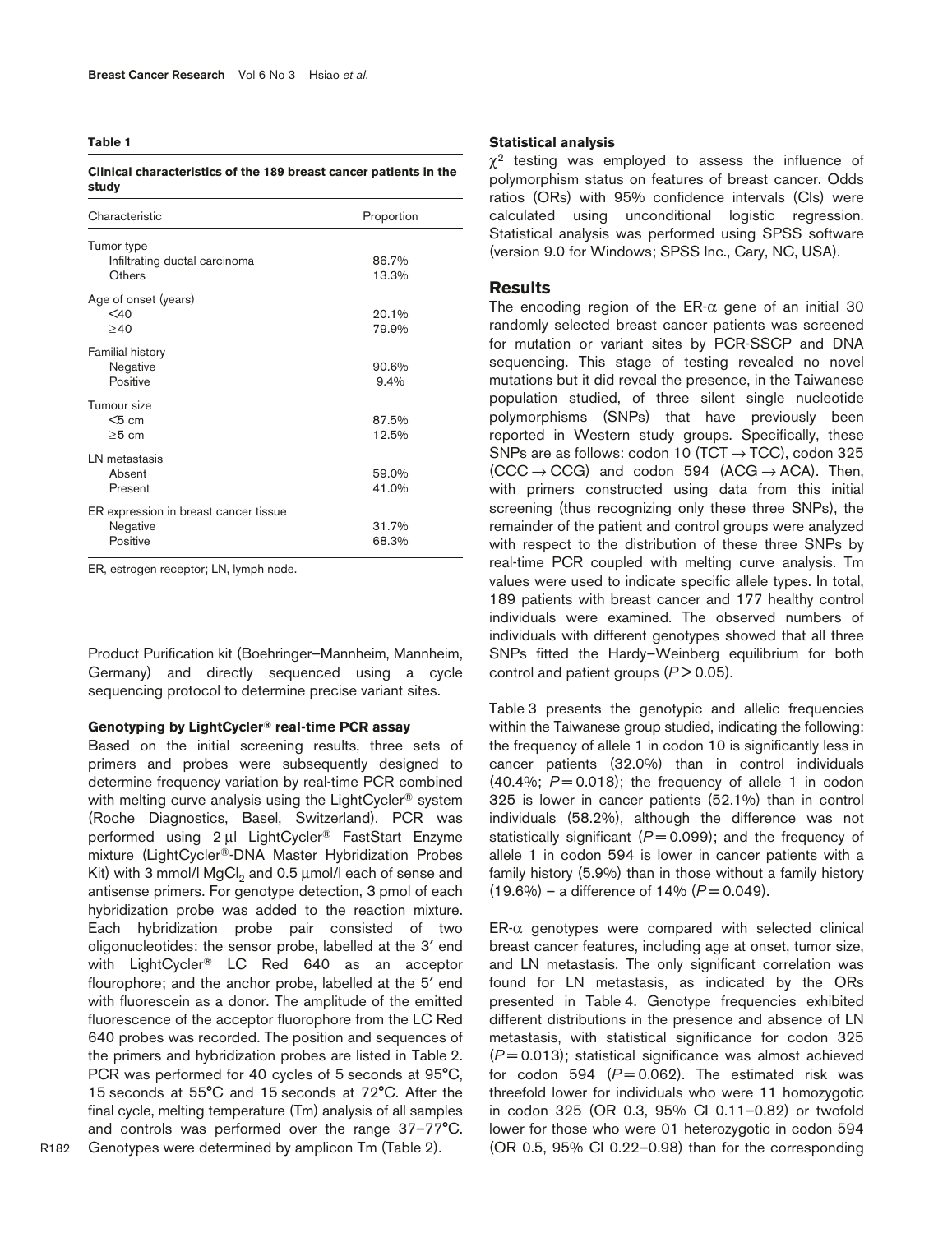## **Table 2**

| Polymorphism site | Melting<br>temperature (°C) | Oligonucleotide sequences                                                                                                                                                                                                                      |
|-------------------|-----------------------------|------------------------------------------------------------------------------------------------------------------------------------------------------------------------------------------------------------------------------------------------|
| Exon 1/codon 10   |                             |                                                                                                                                                                                                                                                |
| <b>TCT</b>        | 56                          | Primers for PCR reaction:                                                                                                                                                                                                                      |
| <b>TCC</b>        | 64                          | Sense: 5'-GGTTTCTGAGCCTTCTGCCCTG-3' (301-322)<br>Antisense: 5'-AGGCCGGTCTGACCGTAGA-3' (593-575)<br>Hybridization probes:<br>Sensor: 5'-ACACCAAAGCATCCGGGATGred-3' (377-396)                                                                    |
|                   |                             | Anchor: 5'-fluoresceinCCCTACTGCATCAGATCCAAGGGAACG-3' (398-424)                                                                                                                                                                                 |
| Exon 4/codon 325  |                             |                                                                                                                                                                                                                                                |
| CCC               | 58.5                        | Primers for PCR reaction:                                                                                                                                                                                                                      |
| CCG               | 65.5                        | Sense: 5'-ACCTGTGTTTTCAGGGATACGA-3' (336-357)<br>Antisense: 5'-GCTGCGCTTCGCATTCTTAC-3' (705-686)<br>Hybridization probes:<br>Sensor: 5'-GCTGAGCCCCCGATACTCTAred-3' (554-573)<br>Anchor: 5'-fluoresceinCCGAGTATGATCCTACCAGACCCTTCA-3' (576-602) |
| Exon 8/codon 594  |                             |                                                                                                                                                                                                                                                |
| <b>ACG</b>        | 61                          | Primers for PCR reaction:                                                                                                                                                                                                                      |
| <b>ACA</b>        | 67                          | Sense: 5'-CTGTGTCTTCCCACCTACAG-3' (337-356)<br>Antisense: 5'-GGGTAAAATGCAGCAGGGATT-3' (641-621)<br>Hybridization probes:<br>Sensor: 5'-TCCCTGCCACAGTCTGAGAGCred-3' (575-595)<br>Anchor: 5'-fluoresceinCCCTGGCTCCCACACGGTTCAG-3' (597-618)      |

#### **PCR primers and hybridization probes used in estrogen receptor-**α **genotyping by real-time PCR combined with melting curve analysis**

00 homozygote. Taking the two polymorphic sites together, we noted that the greater the frequency of allele 1, the lesser the likelihood of LN metastasis. Patients in the category with genotypes 01:11/11:01/11:11 exhibited the lowest OR of 0.19 (95% CI 0.05–0.71). Because of the limited number for genotype 11:11  $(n=3)$ , this subgroup was combined with patients carrying 01:11/11:01. Our results demonstrated that a combination of the two SNP markers may increase accuracy in predicting LN metastasis.

Finally, we compared the known global geographical distributions of ER-α polymorphism in codons 10, 325 and 594. Inspection reveals that only exons 1 and 4 are significantly different in comparison with reported Western genomic studies. Comparison of the data indicates the following. The frequency of allele 1 in codon 10 is lower in Taiwan (32.0%) than in the USA (44.9%), England (41.0%) and Australia (51.0%). The frequency of allele 1 in codon 325 in Taiwan (52.1%) matches that in Korea (50.0%), and is much more common than is found in USA, England, Australia and Portugal (approximately 20%). Finally, the frequencies of codon 594 in Taiwan, USA and Australia are approximately equal (allele 1: 18.5%, 19.0% and 24.0%, respectively). Thus, the Taiwanese population exhibited a distinct pattern of ER-α polymorphism.

## **Discussion**

Substantial evidence has been reported that indicates that ER participates in mammary gland tumorigenesis, and thus ER is among the genes that affect breast cancer susceptibility. Breast cancer associated ER-α polymorphisms were surveyed in previous studies [11–16]. Somatic mutation of the  $ER-\alpha$  gene has been identified [17], but ER- $\alpha$  germ-line mutation rarely occurs in breast cancer patients. In agreement with observed low mutation rates, the present study found no novel mutations. Unexplained differences between Asian and Western breast cancer symptomatology and demographics led us to consider whether unknown genetic factors within the Taiwanese genome are involved, prompting us to conduct the present PCR analysis of  $ER-\alpha$  polymorphism.

Initial  $ER-α$  screening was conducted in 30 consecutive breast cancer patients unselected for age or family history. PCR primers used in the initial screening were from a US study conducted in Caucasians [11]. Although the initial PCR-based genotyping was able to detect new mutations, none was found. However, the initial screening revealed the presence in the Taiwanese population of three SNPs – in codons 10 (TCT  $\rightarrow$  TCC), 325 (CCC  $\rightarrow$  CCG) and 594  $(ACG \rightarrow AGA)$  – that were previously reported for USA, UK, Australian and Portuguese populations. Initial screening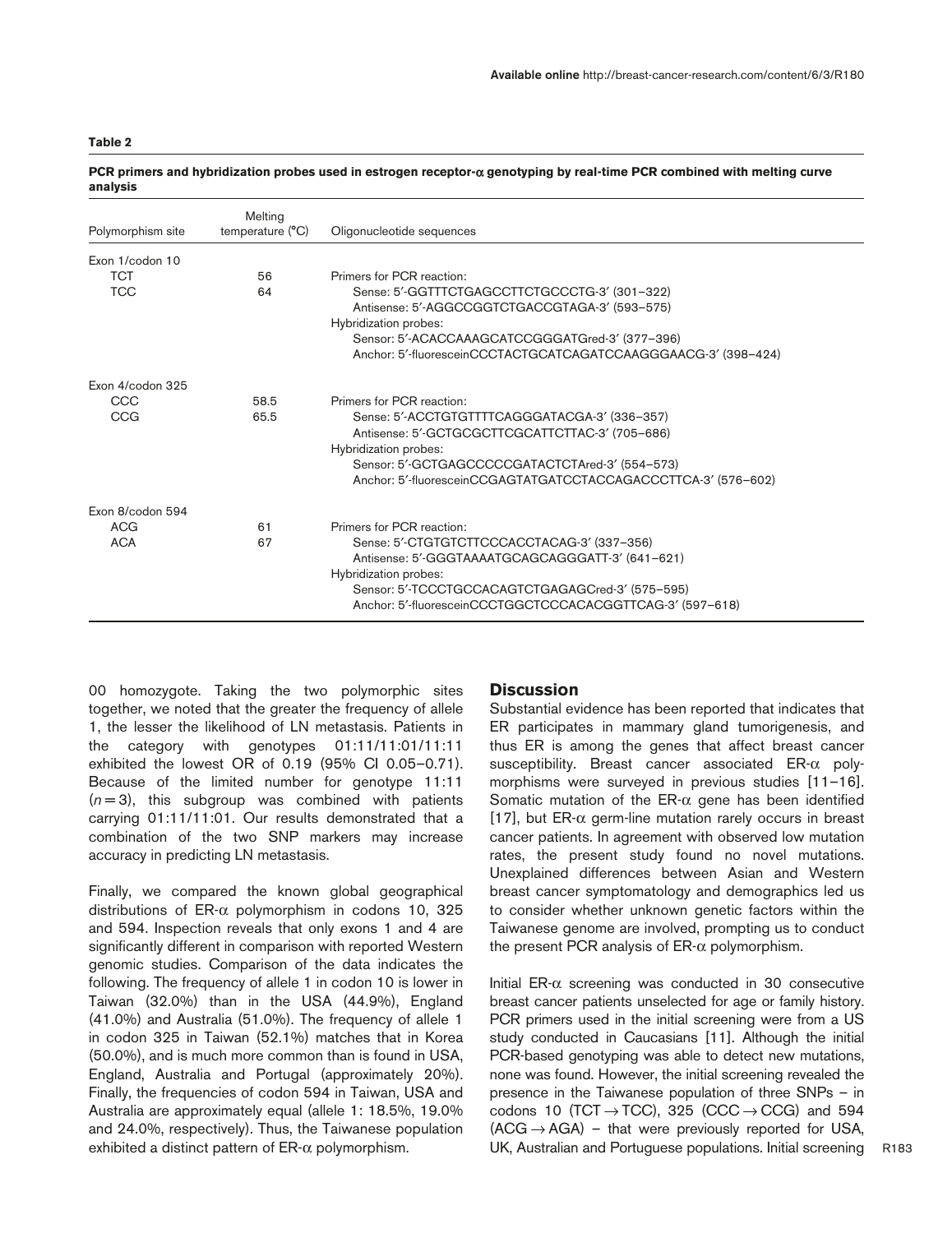# **Table 3**

| Genotypic and allelic frequencies of estrogen receptor- $\alpha$ in the Taiwanese population: breast cancer group versus control group |
|----------------------------------------------------------------------------------------------------------------------------------------|
| and breast cancer cases in the presence versus the absence of a family history                                                         |

|                                                        | $ER-\alpha$ genotypes                                      |                             |                             | $ER-\alpha$                 |                             |
|--------------------------------------------------------|------------------------------------------------------------|-----------------------------|-----------------------------|-----------------------------|-----------------------------|
|                                                        | 00                                                         | 01                          | 11                          | 0                           | 1                           |
| Exon 1, codon 10 (TCT $\rightarrow$ TCC) <sup>a</sup>  |                                                            |                             |                             |                             |                             |
| Breast cancer                                          |                                                            | $\chi^2$ = 4.949, P = 0.026 |                             |                             | $\chi^2$ = 5.566, P = 0.018 |
| Cases ( $n = 189$ subjects/378 alleles)                | 91 $(48.1)^d$                                              | 75 (39.7)                   | 23 (12.2)                   | 257 (68.0)                  | 121 (32.0)                  |
| Controls ( $n = 177$ subjects/354 alleles)             | 69 (39.0)                                                  | 73 (41.2)                   | 35 (19.8)                   |                             | 211 (59.6) 143 (40.4)       |
| Family history in case group                           | $\chi^2$ = 0.387, P = 0.534                                |                             | $\chi^2$ = 0.421, P = 0.517 |                             |                             |
| Presence ( $n = 17$ subjects/34 alleles)               | 12 (70.6)                                                  | 1 (5.9)                     | 4 (23.5)                    | 25 (73.5)                   | 9(26.5)                     |
| Absence ( $n = 163$ subjects/326 alleles)              | 76 (46.6)                                                  | 70 (43.0)                   | 17 (10.4)                   | 222 (68.1)                  | 104 (31.9)                  |
| Exon 4, codon 325 (CCC $\rightarrow$ CCG) <sup>b</sup> |                                                            |                             |                             |                             |                             |
| Breast cancer                                          |                                                            | $\chi^2$ = 2.910, P = 0.088 |                             | $\chi^2$ = 2.723, P = 0.099 |                             |
| Cases ( $n = 189$ subjects/378 alleles)                | 43 (22.7)                                                  | 95 (50.3)                   | 51 (27.0)                   |                             | 181 (47.9) 197 (52.1)       |
| Controls ( $n = 177$ subjects/354 alleles)             | 25 (14.1)                                                  | 98 (55.4)                   | 54 (30.5)                   | 148 (41.8)                  | 206 (58.2)                  |
| Family history in case group                           | $\chi^2$ = 1.020, P = 0.312                                |                             | $\chi^2$ = 1.055, P = 0.304 |                             |                             |
| Presence ( $n = 17$ subjects/34 alleles)               | 4(23.5)                                                    | 11 (64.7)                   | 2(11.8)                     | 19 (55.9) 15 (44.1)         |                             |
| Absence ( $n = 163$ subjects/326 alleles)              | 38 (23.3)                                                  | 76 (46.6)                   | 49 (30.1)                   | 152 (46.6)                  | 174 (53.4)                  |
| Exon 8, codon 594 (ACG $\rightarrow$ ACA) <sup>c</sup> |                                                            |                             |                             |                             |                             |
| Breast cancer                                          |                                                            | $\chi^2$ = 0.003, P = 0.957 |                             | $\chi^2$ = 0.003, P = 0.956 |                             |
| Cases ( $n = 189$ subjects/378 alleles)                | 128 (67.7)                                                 | 52 (27.5)                   | 9(4.8)                      | 308 (81.5)                  | 70 (18.5)                   |
| Controls ( $n = 177$ subjects/354 alleles)             | 117 (66.1)                                                 | 55 (31.1)                   | 5(2.8)                      | 289 (81.6)                  | 65 (18.4)                   |
| Family history in case group                           | $\chi^2$ = 3.877, P = 0.049<br>$\chi^2$ = 3.605, P = 0.058 |                             |                             |                             |                             |
| Presence ( $n = 17$ subjects/34 alleles)               | 15 (88.2)                                                  | 2(11.8)                     | 0(0.0)                      | 32 (94.1)                   | 2(5.9)                      |
| Absence ( $n = 163$ subjects/326 alleles)              | 107 (65.6)                                                 | 48 (29.5)                   | 8(4.9)                      | 262 (80.4)                  | 64 (19.6)                   |

Data are expressed as  $n$  (%). <sup>a</sup>Allele 0, TCT; allele 1, TCC. <sup>b</sup>Allele 0, CCC; allele 1, CCG. <sup>c</sup>Allele 0, ACG; allele 1, ACA.

#### **Table 4**

## **Estimated risk for lymph node metastasis with estrogen receptor-**α **genotypes**

|                         |                   | LN metastasis ( $n = 156$ ) |                |                     |
|-------------------------|-------------------|-----------------------------|----------------|---------------------|
| Genotype                | Absent $(n = 92)$ | Present $(n = 64)$          | $\overline{P}$ | OR (95% CI)         |
| Single site             |                   |                             |                |                     |
| Codon 10 <sup>a</sup>   |                   |                             |                |                     |
| 00                      | 44 (54%)          | 37 (46%)                    |                | 1.0 (reference)     |
| 01                      | 35 (63%)          | 21 (37%)                    | 0.194          | $0.7(0.36 - 1.43)$  |
| 11                      | 13 (68%)          | 6(32%)                      |                | $0.6(0.19 - 1.59)$  |
| Codon 325 <sup>b</sup>  |                   |                             |                |                     |
| 00                      | 16 (50%)          | 16 (50%)                    |                | 1.0 (reference)     |
| 01                      | 43 (53%)          | 38 (47%)                    | 0.013          | $0.9(0.39 - 2.00)$  |
| 11                      | 33 (77%)          | 10 (23%)                    |                | $0.3(0.11 - 0.82)$  |
| Codon 594°              |                   |                             |                |                     |
| 00                      | 56 (53%)          | 49 (47%)                    |                | 1.0 (reference)     |
| 01                      | 32 (71%)          | 13 (29%)                    | 0.062          | $0.5(0.22 - 0.98)$  |
| 11                      | 4 (67%)           | 2(33%)                      |                | $0.6(0.10 - 3.26)$  |
| Dual sites              |                   |                             |                |                     |
| codon 325:codon 594     |                   |                             |                |                     |
| 00:00                   | 12 (43%)          | 16 (57%)                    |                | 1.00 (reference)    |
| 01:00 or 00:01          | 29 (49%)          | 30 (51%)                    |                | $0.78(0.31 - 1.92)$ |
| 01:01 or 11:00 or 00:11 | 35 (71%)          | 14 (29%)                    | 0.001          | $0.30(0.11 - 0.79)$ |
| 01:11 or 11:01 or 11:11 | 16 (80%)          | 4(20%)                      |                | $0.19(0.05 - 0.71)$ |

aGenotype 00, TCT/TCT; genotype 01, TCT/TCC; genotype 11, TCC/TCC. bGenotype 00, CCC/CCC; genotype 01, CCC/CCG; genotype 11, CCG/CCG. <sup>c</sup>Genotype 00, ACG/ACG; genotype 01, ACG/ACA; genotype 11, ACA/ACA. LN, lymph node.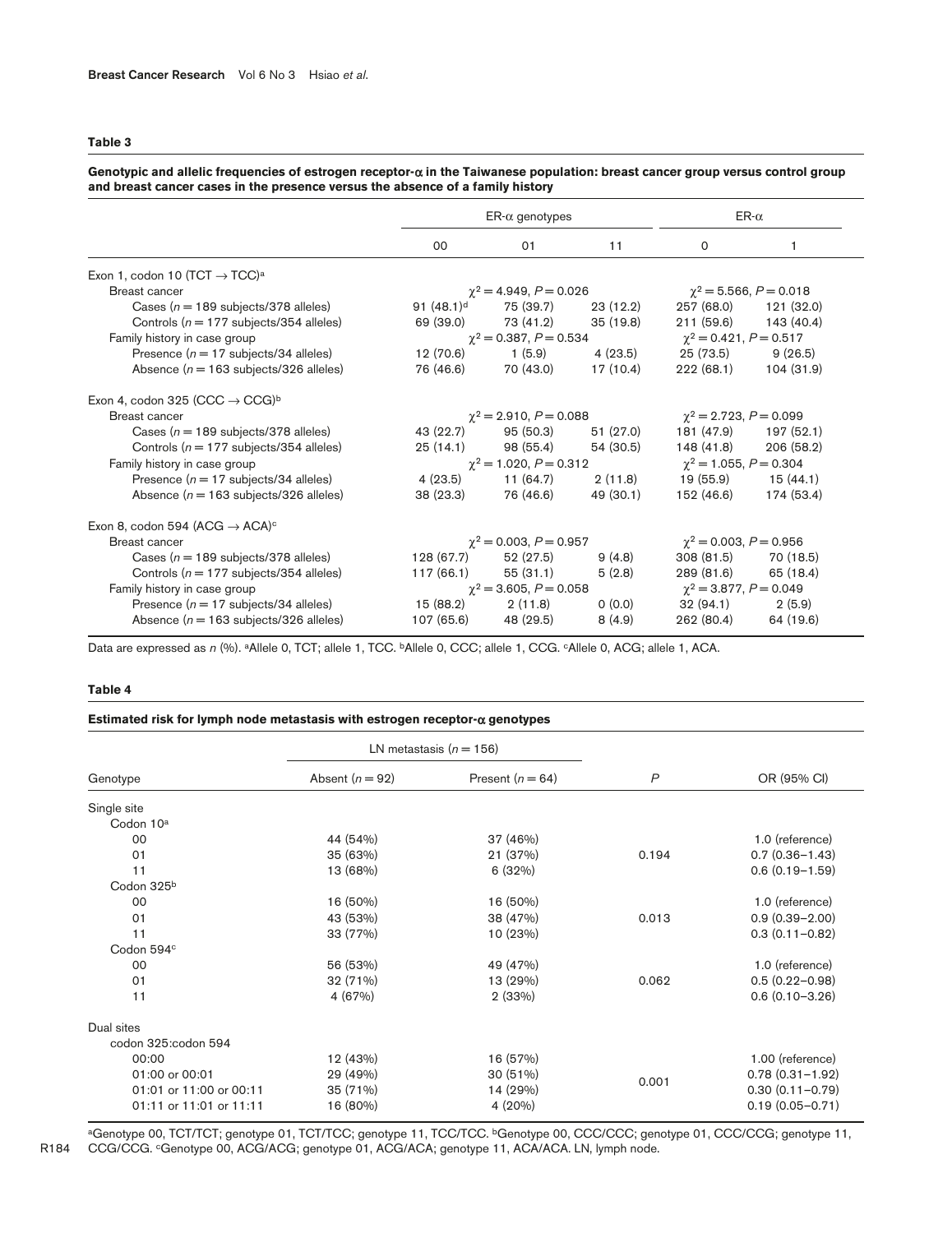was followed by more rapid real-time PCR and melting curve analysis for the rest of the study population.

The frequencies of the three studied  $ER-\alpha$  SNPs exhibited a different pattern from that in Western study groups. Comparison of the local Taiwanese ER-α genotype in breast cancer patients with findings from other countries indicates the following. Allele 1 in codon 10 is less frequent in Taiwan than in the West. The frequencies of allele 1 in codon 325 are similar between Asian areas, including Taiwan and Korea, and greater than frequencies in the West. Finally, frequencies of allele 1 in codon 594 are approximately equal for Taiwan, USA and Australia. We conducted the comparison in order to clarify the relation between demographics and ER-α polymorphism. Demographically, the greatest variance between the Asian and Western groups was found in codon 325. The frequency of allele 1 in codon 325 was much greater in the Asian population studied here than in Western populations; this finding, together with the relatively low incidence of breast cancer in Taiwan, suggests that this SNP is protective against breast cancer.

In terms of practical utility, the relation between codon 325 and 594 variants and probability of LN metastasis deserves further consideration as a clinical indicator during presurgical evaluation, at least in the Taiwanese population. Such a test is of interest because lymphatic invasion is associated with local recurrence and disease progression, and LN metastasis is considered an important indicator when deciding whether chemotherapy should be given [18–21]. Various studies of LN metastasis have considered factors such as intrinsic genetic factors involving cell mobility, vascular invasion and angiogenesis. Large tumor size of the primary breast cancer is known to increase the incidence of LN metastasis [22]. In the present study, tumor size was approximately equal by genotypes and alleles for all three SNPs. However, data presented here show that there is a negative correlation between allele 1 in codons 325 and 594 and LN metastasis, indicating that presence of allele 0 and absence of allele 1 may be independent parameters for node positivity (Table 4). Our observation is in agreement with a Portuguese study based on ER-α codon 325 PCR analysis of excised cancer tissue samples [16]. We further observed that allele 1 in codon 594 and allele 1 in codon 325 independently and additively decrease risk for LN metastasis (Table 4). To our knowledge, the link between silent polymorphisms and phenotypes is unclear. One of the possibilities might be that the silent polymorphism is in linkage with another genetic mutation that directly affects breast cancer phenotype. The other possibility might be that the nucleotide composition at the silent polymorphic site could alter the gene expression level of ER-α, thus leading to the association to LN metastasis in breast cancer.

In conclusion,  $ER-\alpha$  polymorphisms in a Taiwanese clinical breast cancer group (189 breast cancer patients and 177 control individuals) were established using PCR SSCP and real-time PCR technology with LightCycler® melting curve analysis of peripheral blood. The same three SNPs reported in Western studies were found in the Taiwanese population studied, but at different frequencies than in Western studies. Small but statistically significant correlations were found between allele distribution, and individual and familial manifestation of breast cancer. Because of the limited sample size in the present study, our finding of a correlation between LN metastasis and allele 1 of codons 325 and 594 will require further confirmation. This is planned as part of our future work, because SNP determination from peripheral blood represents a highly feasible and noninvasive option for preoperative evaluation.

## **Competing interests**

None declared.

## **Acknowledgements**

This research was supported by medical research grants NCKUH 92- 075 from National Cheng Kung University Hospital and NSC-90-2314- B-006-134 from National Science Council of Taiwan. The authors gratefully thank Miss Shu-Fen Lu for technical assistance.

#### **Reference**

- 1. Brinton L, Lacey J, Devesa SS: **Epidemiology of Breast Cancer.** In: *Cancer of the Breast*, 5th ed. Edited by Donegan WL, Spratt JS. Philadelphia: WB Saunders; 2002:111-132.
- 2. Anonymous: *Cancer Registry Annual Report in Taiwan Area 1995.* Department of Health, Executive Yuan, ROC; 1998:48-49.
- 3. Yang PS, Yang TL, Liu CL, Wu CW, Shen CY: **A case–control study of breast cancer in Taiwan: a low-incidence area.** *Br J Cancer* 1997, **75:**752-756.
- 4. Chen CJ, You SL, Lin LH, Hsu WL, Yang YW: **Cancer epidemiology and control in Taiwan: a brief review.** *Jpn J Clin Oncol* 2002, **Suppl:**S66-S81.
- 5. Cheng SH, Tsou MH, Liu MC, Jian JJ, Cheng JC, Leu SY, Hsieh CY, Huang AT: **Unique features of breast cancer in Taiwan.** *Breast Cancer Res Treat* 2000, **63:**213-223.
- 6. Anderson E, Clarke RB, Howell A: **Estrogen responsiveness and control of normal human breast proliferation.** *J Mammary Gland Biol Neoplasia* 1998, **3:**23-35.
- 7. Anderson E: **The role of oestrogen and progesterone receptors in human mammary development and tumorigenesis.** *Breast Cancer Res* 2002, **4:**197-201.
- 8. Key TJ, Pike MC: **The role of oestrogens and progestagens in the epidemiology and prevention of breast cancer.** *Eur J Cancer Clin Oncol* 1988, **24:**29-43.
- 9. Ravdin PM, Green S, Dorr TM, McGuire WL, Fabian C, Pugh RP, Carter RD, Rivkin SE, Borst JR, Belt RJ, Metch B, Osborne CK: **Prognostic significance of progesterone receptor levels in estrogen receptor-positive patients with metastatic breast cancer treated with tamoxifen: results of a prospective Southwest Oncology Group study.** *J Clin Oncol* 1992, **10:**1284-1291.
- 10. Clarke RB, Howell A, Potten CS, Anderson E: **Dissociation between steroid receptor expression and cell proliferation in the human breast.** *Cancer Res* 1997, **57:**4987-4991.
- 11. Roodi N, Bailey LR, Kao WY, Verrier CS, Yee CJ, Dupont WD, Parl FF: **Estrogen receptor gene analysis in estrogen receptorpositive and receptor-negative primary breast cancer.** *J Natl Cancer Inst* 1995, **87:**446-451.
- 12. Iwase H, Greenman JM, Barnes DM, Hodgson S, Bobrow L, Mathew CG: **Sequence variants of the estrogen receptor (ER) gene found in breast cancer patients with ER negative and progesterone receptor positive tumors.** *Cancer Lett* 1996, **108:**179-184.